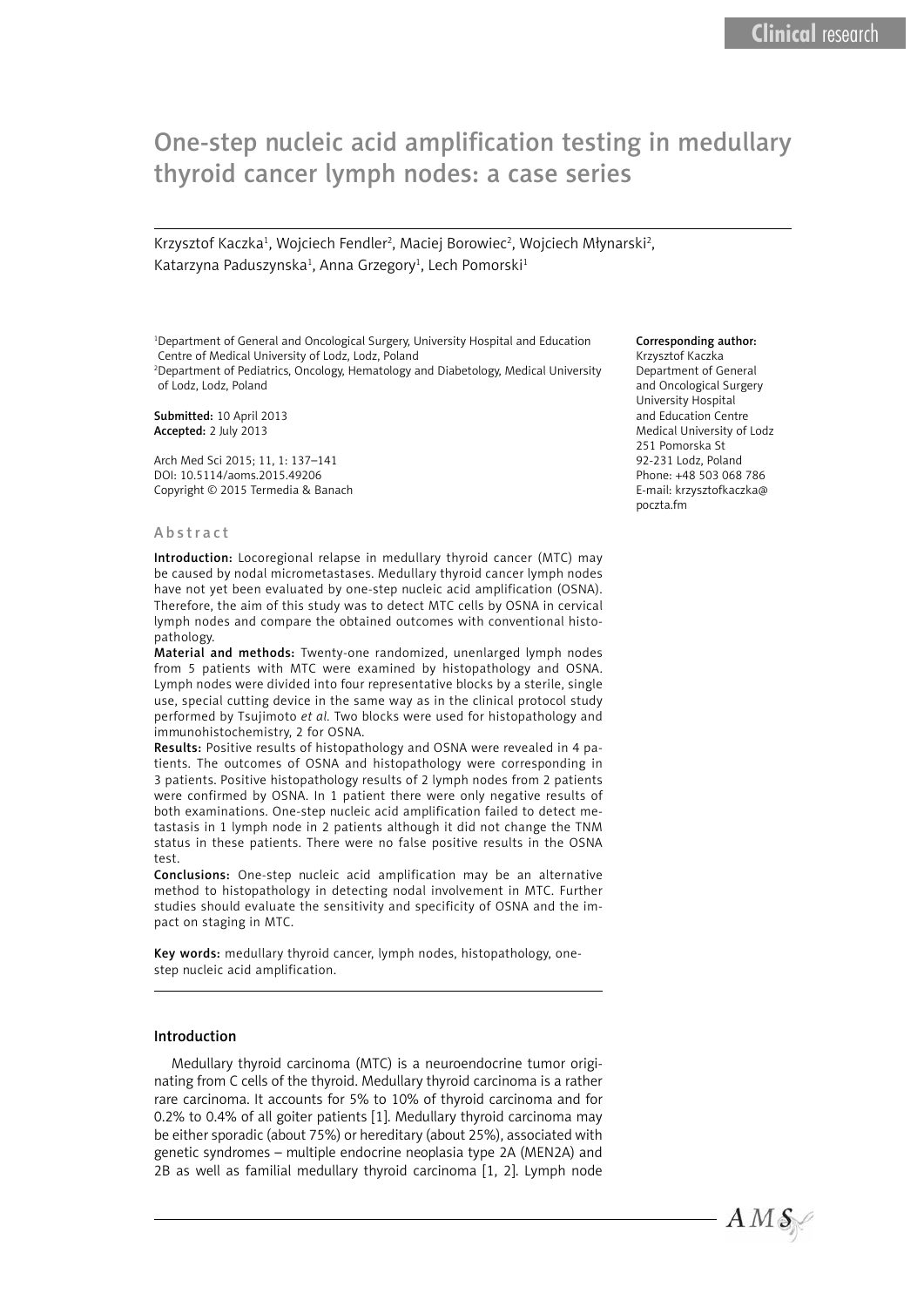metastases are common in MTC [1, 3, 4]. In sporadic MTC, they are observed in the central compartment in 50% of patients, in the ipsilateral compartment in 57% and in the contralateral in 28%. In hereditary MTC, lymph node metastases are identified in the central compartment in 45% of patients, in the ipsilateral compartment in 36%, and in the contralateral compartment in 19% [3]. Lymph node metastases in MTC significantly worsen the prognosis [3]. Surgery is the only curative treatment modality for MTC. There are many national and institutional guidelines that standardize MTC treatment and optimize outcomes [5]. Survival time in MTC is relatively long, but locoregional relapse is frequent [6–8]. This might be explained by micrometastases in cervical lymph nodes that are not found by conventional histology.

In the treatment of MTC, thyroidectomy with central lymph node dissection is almost universally accepted, but the extent of lateral lymphadenectomy is controversial [1, 9]. Some propose performing modified radical neck dissection initially even in the absence of any suspicious lymph nodes [3]. Such an aggressive approach can cause more complications and lengthen the time of operation, but it eliminates the disease completely and results in better prognosis. Therefore, it is important to identify patients with a poor prognosis in order to undertake a more aggressive approach, and perform more careful follow-up to provide early surgery of the relapse. There is a need to look for methods other than histopathology of lymph node metastases detection [10, 11]. Nowadays, molecular techniques are developing rapidly. Real time-polymerase chain reaction (RT-PCR) and one-step nucleic acid amplification (OSNA) are the most common. Medullary thyroid carcinoma is an epithelial cell derived cancer, so like other such cancers it can be examined by OSNA. According to the best of our knowledge, MTC lymph nodes have not yet been evaluated by OSNA. We suppose it will be useful to check the feasibility of OSNA tests in medullary thyroid cancer. Perhaps, OSNA will detect micrometastases in lymph nodes, which are not found in conventional histopathology. They could be responsible for the presence of residual disease and elevated calcitonin levels found postoperatively.

Therefore, the aim of this study was to detect MTC cells by OSNA in cervical lymph nodes and compare the obtained outcomes with conventional histopathology.

## Material and methods

The study was done in agreement with the guidelines of the Ethical Commission of the Medical University of Lodz and in compliance with the Declaration of Helsinki.

## Characteristics of patients

Twenty-one randomized, unenlarged cN0 lymph nodes from 5 patients (4 men, 1 woman, mean age 42.8) with MTC were examined by histopathology and OSNA. The diameter of lymph nodes ranged from 8 mm to 11 mm. One patient (BR) underwent total thyroidectomy with appropriate lymphadenectomy (Table I). The other 4 patients underwent lymphadenectomy because they were reoperated on due to nodal recurrence. Nodal recurrence in 4 patients appeared from 8 to 22 months after the primary operation. These patients have not been treated by chemotherapy and radiotherapy.

The type of operation was in accordance with the guidelines of the Polish Society of Surgeons and the Polish Society of Oncological Surgery [12]. Performing the OSNA test did not change the surgical procedure.

### Lymph node samples division

The lymph nodes for the study were prepared according to the protocol proposed by Tsujimoto *et al.* [13]. All lymph node were separated from fat tissue before division. Each of the 21 randomized lymph nodes were divided into representative parts and were assessed using histopathology with immunohistochemistry and OSNA. First, they were divided into four blocks by a sterile, single use, special cutting device in the same way as in the clinical protocol study performed by Tsujimoto *et al.* In our procedure blocks a and c were used for OSNA. Blocks b and d were used for histopathology with immunohistochemistry.

## Histopathological and immunohistochemical procedure

Blocks b and d were fixed in formalin, embedded in paraffin and sectioned for further studies. The sections were stained with hematoxylin and eosin and observed under a light microscope. Immunohistochemical staining for calcitonin was performed on formalin-fixed, paraffin-embedded sections with anticalcitonin antibodies (Dako, Germany). Presence of calcitonin was visualized with EnVision System (Dako, Germany).

All specimens were examined by 2 pathologists. One-step nucleic acid amplification results were unknown to the pathologists performing histopathology.

## One-step nucleic acid amplification procedure

The OSNA test for blocks a and c of each lymph node consisted of homogenization of tissue in an mRNA-stabilizing solution and subsequent amplification. It was done automatically by reverse tran-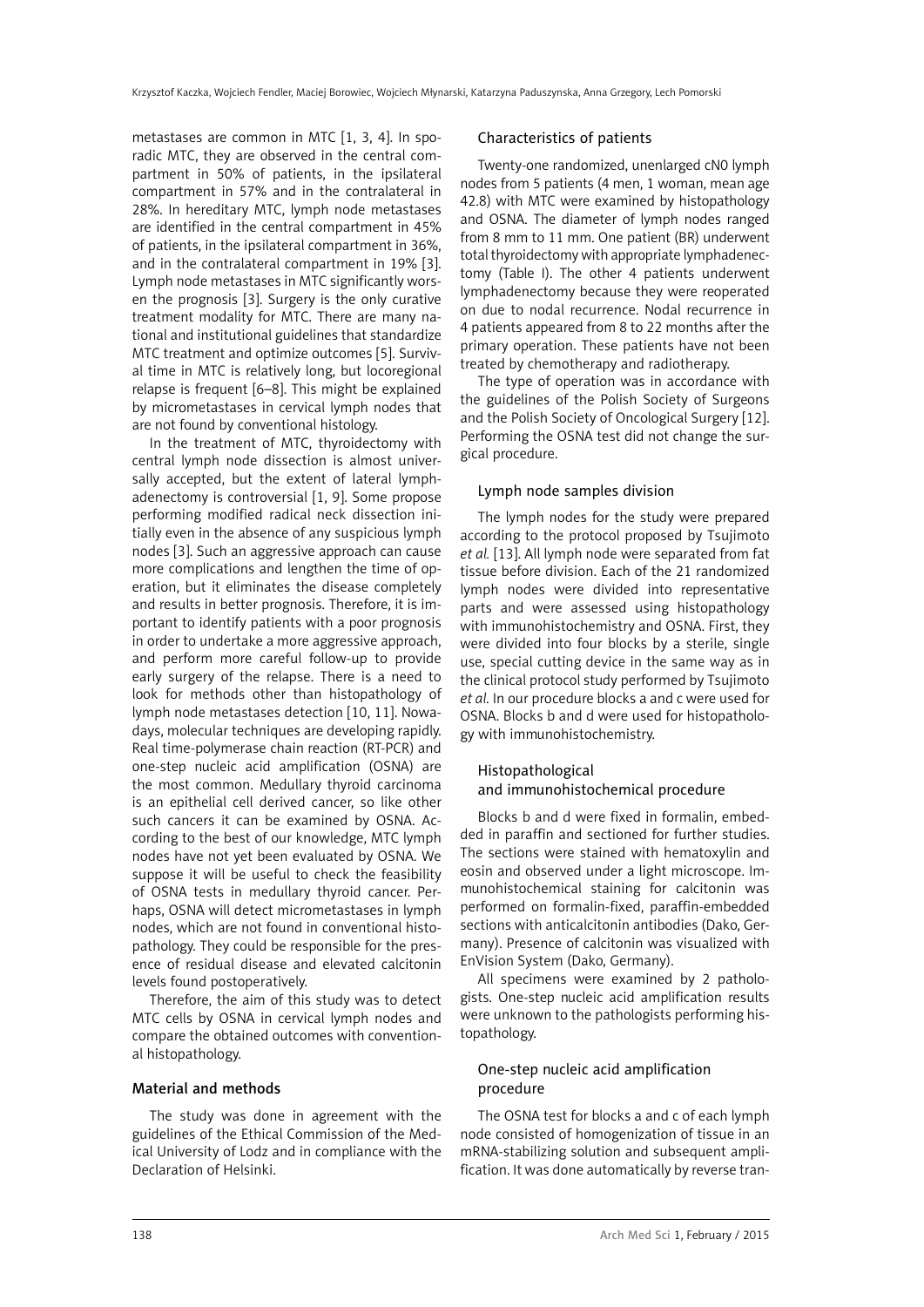| Sample         | Patient | Histopathology      | <b>OSNA</b>         | CK19 mRNA copy number/µl |
|----------------|---------|---------------------|---------------------|--------------------------|
| $\mathbf{1}$   | MA      | $\mathbf{1}$        | $\mathbf{1}$        | $1.3\times10^3$          |
| $\overline{2}$ |         | $\mathsf{O}\xspace$ | $\mathsf{O}\xspace$ | $< 2.5 \times 10^2$      |
| 3              |         | $\mathbf{1}$        | $\mathbf{1}$        | $1.8\times10^3$          |
| $\overline{4}$ | KJ      | $\mathsf{O}\xspace$ | $\mathsf{O}\xspace$ | $< 2.5 \times 10^2$      |
| 5              |         | $\mathsf{O}\xspace$ | $\mathsf{O}\xspace$ | $< 2.5 \times 10^2$      |
| 6              |         | $\mathsf{O}\xspace$ | $\mathsf{O}\xspace$ | $< 2.5 \times 10^2$      |
| $\overline{7}$ | BR      | $\mathbf{1}$        | $\mathsf{O}\xspace$ | $< 2.5 \times 10^2$      |
| 8              |         | $\mathbf{1}$        | $\mathbf{1}$        | $3.6 \times 10^{3}$      |
| $\mathsf 9$    |         | $\mathbf{1}$        | $\overline{2}$      | $2.3 \times 10^{4}$      |
| $10\,$         |         | $\mathsf{O}\xspace$ | $\mathsf{O}\xspace$ | $< 2.5 \times 10^2$      |
| 11             |         | $\mathsf{O}\xspace$ | $\mathsf{O}\xspace$ | $< 2.5 \times 10^2$      |
| 12             | PP      | $\mathbf{1}$        | $\mathbf{1}$        | $2.8 \times 10^{2}$      |
| 13             |         | $\mathbf 0$         | $\mathsf{O}\xspace$ | $< 2.5 \times 10^2$      |
| 14             |         | $\mathbf{1}$        | $\mathsf{O}\xspace$ | $< 2.5 \times 10^2$      |
| 15             |         | $\mathsf{O}\xspace$ | $\mathsf{O}\xspace$ | $< 2.5 \times 10^2$      |
| 16             |         | $\mathbf{1}$        | $\mathbf{1}$        | $1.4 \times 10^{3}$      |
| 17             | CM      | $\mathbf{1}$        | $1\,$               | $4.1 \times 10^{2}$      |
| 18             |         | $\mathsf{O}\xspace$ | $\mathsf{O}\xspace$ | $< 2.5 \times 10^2$      |
| 19             |         | $\mathbf{1}$        | $\mathbf{1}$        | $6.8 \times 10^{3}$      |
| 20             |         | $1\,$               | $\mathbf{1}$        | $3.8 \times 10^{3}$      |
| 21             |         | $\mathbf 0$         | $\mathsf{O}\xspace$ | $< 2.5 \times 10^2$      |

Table I. Results of histopathology and OSNA.  $(0)$  – negative histopathology,  $(1)$  – positive histopathology

scription loop-mediated isothermal amplification (RT-LAMP) of CK19 mRNA in the RD-100i detection engine (Sysmex) without prior mRNA isolation and purification. RD-100i includes a ready-to-use reagent kit (Lynoamp, Sysmex) consisting of the enzyme, primers, nucleotides, buffer necessary for CK19 mRNA amplification and components for assay validation (calibrators, positive and negative controls). The technique uses six primers, which increase the specificity and speed of the reaction. The expression level of CK19 mRNA is detected by real-time monitoring of turbidity changes caused by an increase in the magnesium pyrophosphate concentration, a byproduct of the amplification reaction. Outcomes are automatically characterized by the CK19 mRNA copy number/μl of the original tissue homogenate in accordance with cut-off levels defined by Tsujimoto *et al.* – nonmetastasis (0) as < 2.5  $\times$  10<sup>2</sup> copies/µl, micrometastasis (1) as 2.5  $\times$  10<sup>2</sup> copies/µl to 5  $\times$  10<sup>3</sup> copies/µl, macrometastasis (2) > 5 × 10<sup>3</sup> copies/µl [13].

## Results

Positive results of histopathology and OSNA were revealed in 4 patients (Table I). All positive histopathological results were confirmed by immunohistochemistry.

The outcomes of OSNA and histopathology were corresponding in 3 patients. Positive results of histopathology of 2 lymph nodes from 2 patients were confirmed by OSNA. In 1 patient there were only negative outcomes of both examinations. One-step nucleic acid amplification failed to detect metastasis in 1 lymph node in 2 patients (Table I), although it did not change the TNM status in these patients.

There were no false positive results in the OSNA test.

## Discussion

Locoregional relapse occurs in MTC, even when histopathology does not find metastases at the time of the first operation. Probably, this is caused by micrometastases in cervical lymph nodes, which are not detected by the standard histopathologic examination. Serious histopathology is much more sensitive, but it is time- and work-consuming, because it requires the evaluation of many slides, making it impossible to establish it as a routine procedure in many hospital centers. Therefore, mo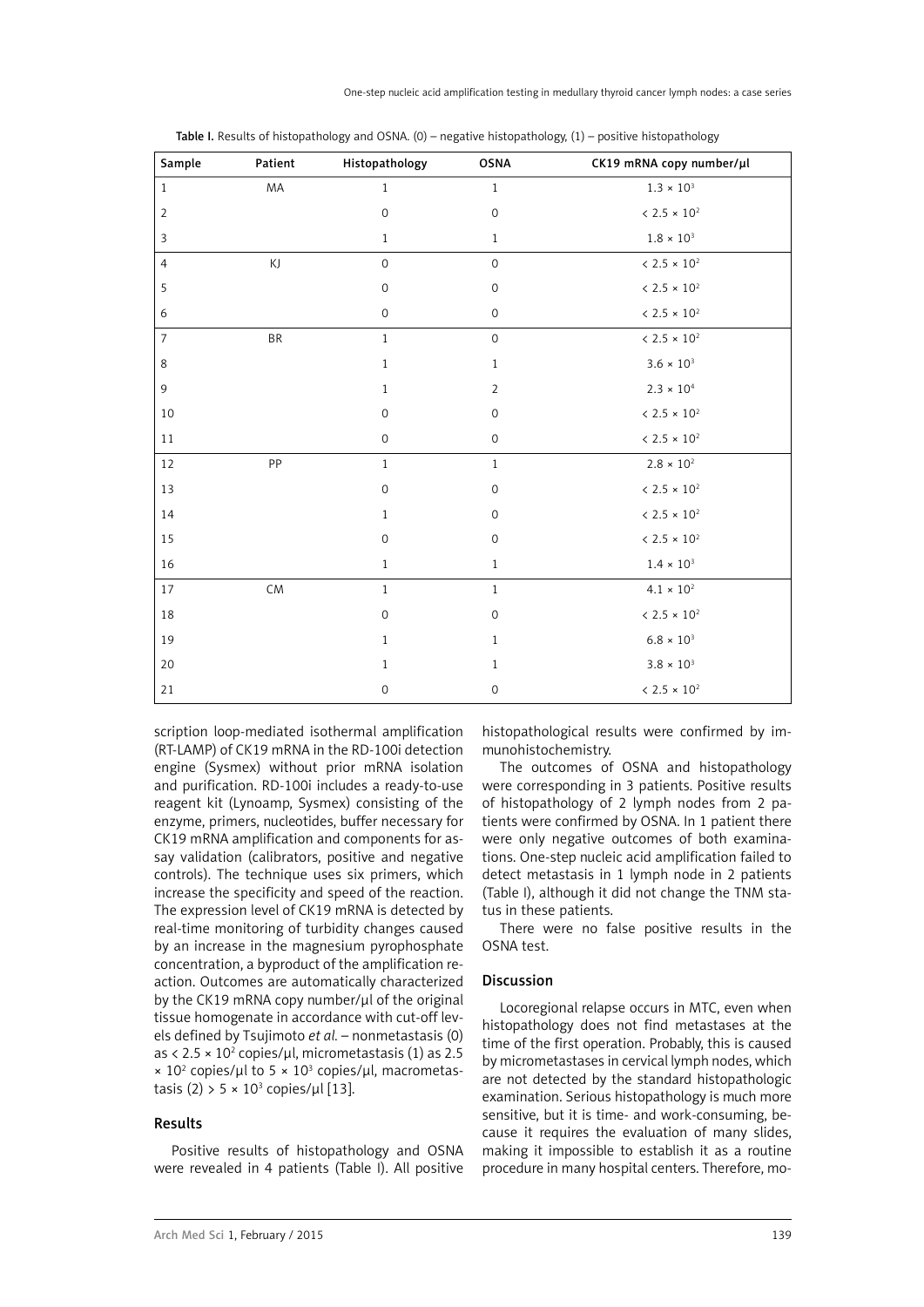lecular diagnosis of nodal involvement has been attempted for medullary thyroid cancer. It can be used to make a diagnosis before the operation [14] or as an examination of excised lymph nodes [15]. Weber *et al.* obtained positive results of CK10 RT-PCR in 19% of lymph nodes, in which no neoplastic cells were identified by conventional histopathology [15]. These studies suggest that RT-PCR can be a useful tool for lymph node evaluation. It is a pity that the RT-PCR technique requires time to give results, therefore making it inapplicable for intraoperative use. Nowadays, OSNA is a rapidly developing molecular method that can be used as an intraoperative molecular examination. It amplifies cytokeratin 19 mRNA – a typical marker of solid tumors. The material which is examined by this procedure is derived from lymph nodes. At the beginning, the lysate is homogenized in a special buffer, then it is briefly centrifuged. A product, prepared in this way, is subjected to a loop-mediated isothermal amplification with use of reverse-transcription loop-mediated isothermal amplification – RT-LAMP [13, 16]. Neither purifying mRNA nor changing temperatures during amplification are needed, as it takes place in PCR. It enables one to shorten the time of this process using a constant temperature of 65°C. The OSNA procedure is automated and can be performed even in an operating theatre. It can differentiate contamination of a few benign epithelial cells using a verified cutoff value.

So far, OSNA has been used most commonly in breast cancer [17, 18]. However, over time, its utility has been checked in other cancers: colorectal cancer [19, 20], gastric cancer [21], head and neck cancers [22, 23], and lung cancer [24]. According to the best of our knowledge, no such study has been performed in MTC. We suppose that it will be useful to introduce this technique in MTC. Perhaps, like other molecular examinations, it will allow one to extract a subgroup of patients upstaged by OSNA: histopathologically negative but molecular biology positive lymph nodes – pN0(mol+) [25, 26]. Additionally, the sentinel lymph node biopsy is becoming more and more common [27–29]. If it becomes a standard procedure, OSNA rather than RT-PCR could become an alternative to frozen section examination – "classical intraoperative examination". In our preliminary study, 21 randomized, unenlarged lymph nodes from 5 MTC patients were evaluated by OSNA. The results of OSNA and histopathology were exactly the same in 3 of them. One-step nucleic acid amplification failed to detect metastasis in 1 lymph node in 2 patients. This did not change the TNM status in these patients because both examinations showed the same results (positive and negative) in the rest of the lymph nodes. Maybe this was caused by a sampling error – alternate parts of the lymph nodes, which may or may not have contained neoplastic cells, were taken for the pathology and the OSNA test. This kind of mistake is impossible to avoid during the feasibility study, because we are obliged to perform both examinations from the same lymph nodes to compare them to each other.

One-step nucleic acid amplification from the tumor of this patient revealed CK19 expression. It is a pity that the whole blocks used for OSNA were homogenized, which made it impossible to perform other tests, especially RT-PCR, on them.

We did not obtain false positive results for OSNA in the whole group of lymph nodes. The application of six primers for CK19 in OSNA allows one to eliminate illegitimate amplification. This phenomenon is the cause of false positive results obtained by RT-PCR. This was described by Bojunga *et al.* and Aust *et al.* in thyroid cancer [30, 31]. To reduce the extent of lymphadenectomy we need a molecular examination with the smallest possible number of false positive results. From this point of view, OSNA has a significant advantage over RT-PCR.

Our study has some limitations. Medullary thyroid carcinoma is a rather rare disease, so the number of included subjects is not high. Additionally, the parts of the lymph nodes used for OSNA were homogenized and not used for pathology. Therefore, the results of a study comparing OSNA and histopathology using different pieces of the lymph nodes must include some cases producing discrepant outcomes caused by uneven localization of neoplastic cells. The OSNA method is well studied in breast cancer, and only the patients with this cancer have the whole lymph nodes examined by OSNA without histopathology [32, 33]. One-step nucleic acid amplification uses CK19 as a marker. Maybe other markers, especially calcitonin, will be more suitable for MTC. We think it would be interesting to design a study comparing OSNA with different markers. It is a pity it is possible to perform OSNA only with CK19 as a marker.

In conclusion, we suppose that OSNA might be an alternative method to histopathology in detecting nodal involvement in medullary thyroid cancer. It takes 30–40 min to perform, so it can replace frozen section examinations. It is necessary to perform further studies. These studies should evaluate the sensitivity and specificity of OSNA and the impact on the staging in MTC.

## Acknowledgments

The study received financial support from the Ministry of Science and Higher Education in Poland – grant number N N403 220537.

Wojciech Fendler received financial support from the project "Polish Registry for Pediatric and Adolescent Diabetes – nationwide genetic screening for monogenic diabetes" financed by the Innovative Economy Operational Program.